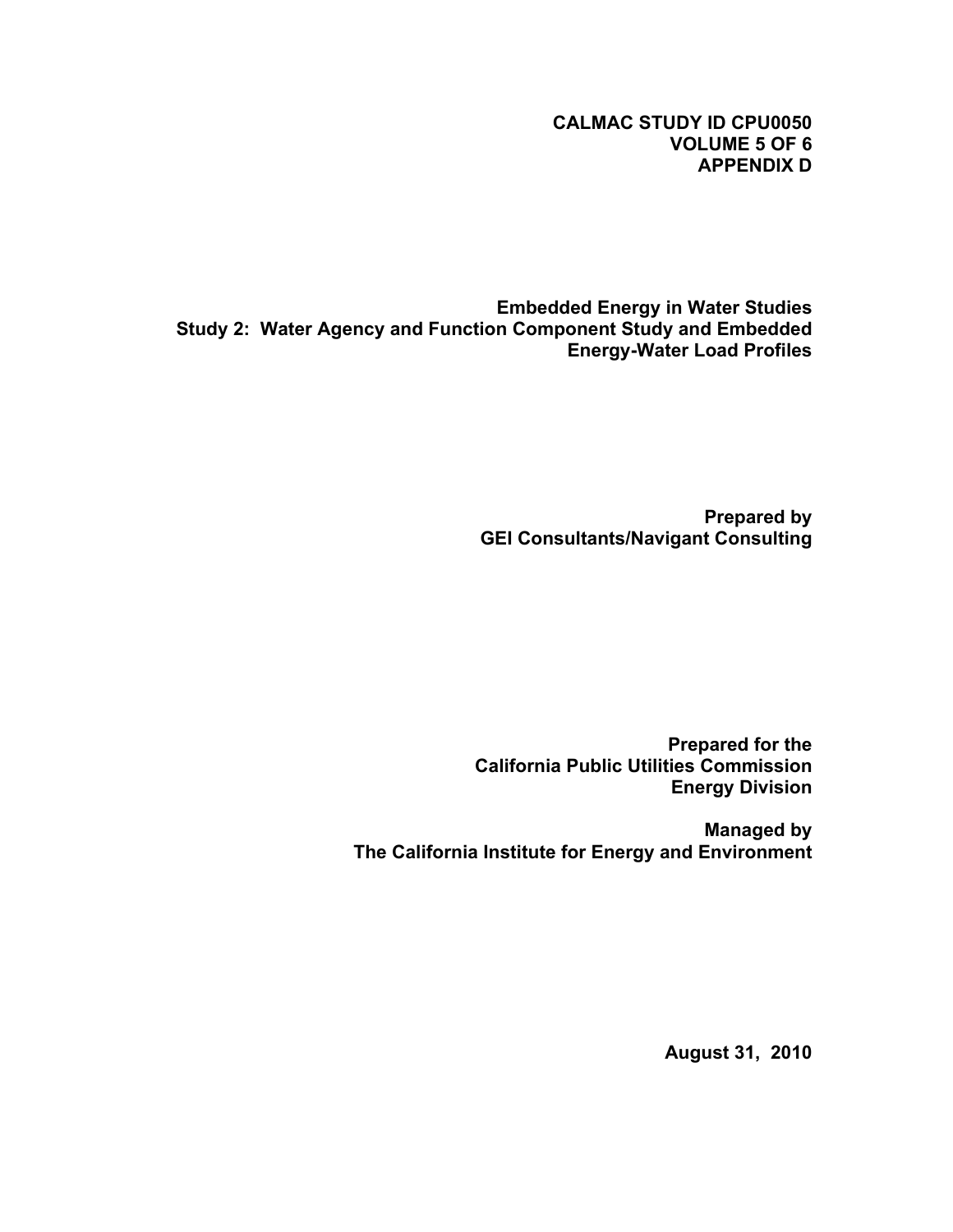# **Aquifer**

In hydrology, a rock layer that contains water and releases it in appreciable amounts. The rock contains water-filled pore spaces, and, when the spaces are connected, the water is able to flow through the matrix of the rock. An aquifer also may be called a water-bearing stratum, lens, or zone.

## **ArcGIS**

ArcGIS is a suite consisting of a group of GIS software products produced by Environmental Systems Research Institute.

## **Bay-Delta Program**

The CALFED Bay-Delta Program is overseen by the California Bay-Delta Authority for the 25 state and federal agencies working cooperatively to improve the quality and reliability of the state's water supplies while restoring the Bay-Delta ecosystem.

## **Bulletin 132**

Beginning in 1963, Bulletin 132 is a series of annual reports, produced by the CDWR, which describe the status of the State Water Project operations and water deliveries. Each annual report updates information regarding project costs and financing, water supply planning, power operations, and significant events that affect the management of the State Water Project. Each annual report presents hydrologic information for the water year, capital construction information for the fiscal year, and water delivery, operations, maintenance, and other activities for the calendar year.

## **Bulletin 160**

Published by the CDWR every five years as required by the California Water Code. The Bulletin 160 series evaluates water supplies and assesses agricultural, urban, and environmental water uses to quantify the gap between water supplies and uses (water balances). The last update to Bulleting 160 was published in 2009.

## **California Aqueduct**

The 444-mile long main aqueduct of the State Water Project, from the northern Delta to Antelope Valley where it divides into two branches, the East Branch and the West Branch.

## **Carryover Entitlement**

In some years and with CDWR's approval, SWP contractors may delay delivery of entitlement water to the next year.

## **Central Valley Project**

Operated by the USBR, the CVP is one of the world's largest water storage and transport systems. It has 22 reservoirs with a combined storage of 11 MAF, and delivers about 7 MAF in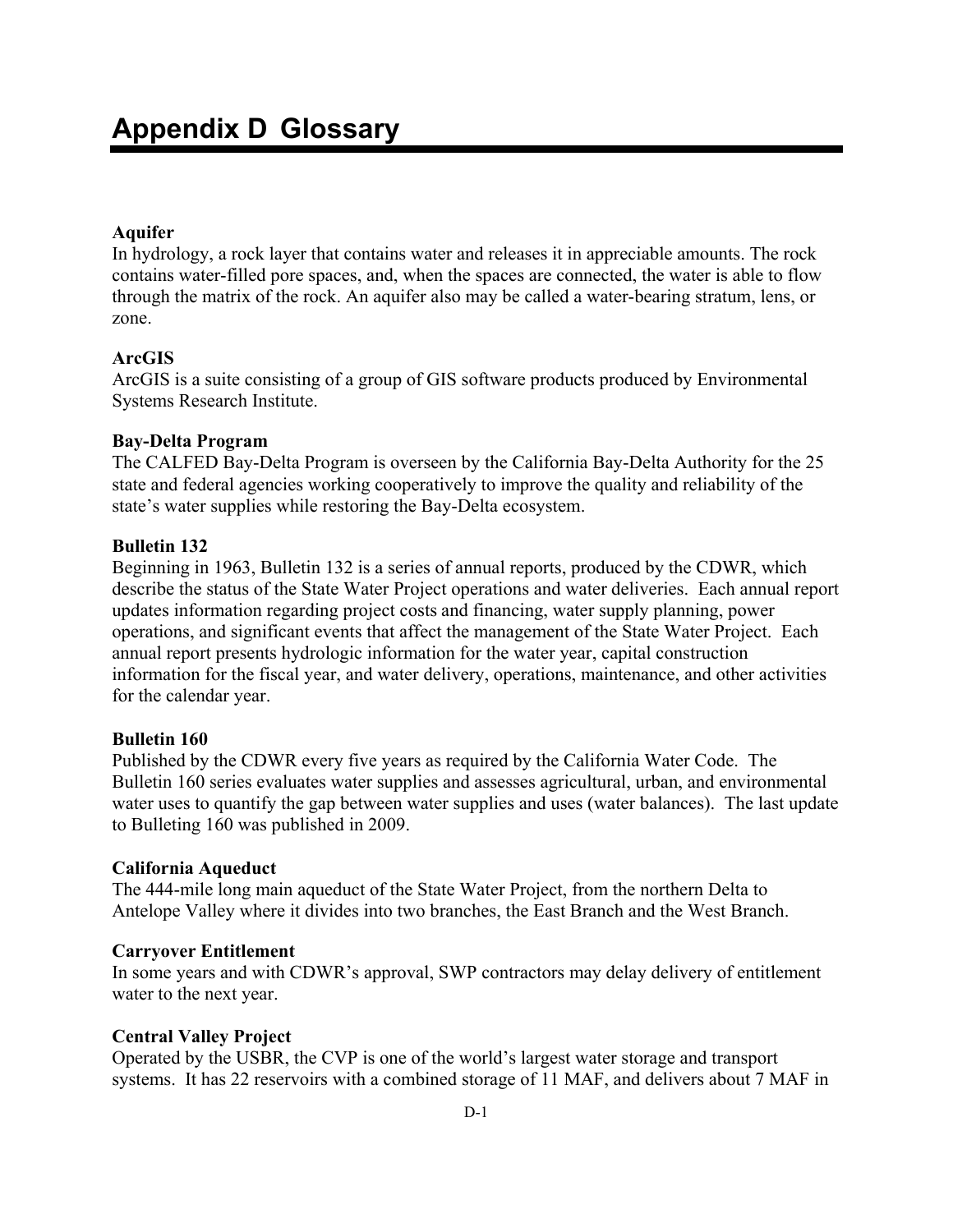an average year. The CVP has multiple energy generating facilities and is a net energy producer. The Delta-Mendota Canal and the San Luis Canal are the major energy consuming components of the CVP system.

### **Colorado River Aqueduct**

The CRA was constructed by MWD and can deliver up to 1 billion gallons of Colorado River water per day to metropolitan areas in Southern California. MWD owns and operates the CRA and is responsible for system operations and maintenance.

### **Depth-to-groundwater**

Depth from the ground surface or top of casing to the water table below ground.

### **Drought**

Hydrologic conditions during a defined period, greater than one dry year, when precipitation and runoff are much less than average.

### **Dry Year Reserves**

The average annual supply of a water development system during a defined drought period.

### **End-use**

The terminal application or use of the water.

### **Energy Embedded in Water**

Accounts for the total energy required to deliver water to a given hydrologic region regardless of where that energy water consumed (i.e., indirect upstream energy).

### **Energy Intensity**

"Energy Intensity is defined as the amount of energy consumed per unit of water to perform water management-related actions such as desalting, pumping, pressurizing, groundwater extraction, conveyance, and treatment - for example, the number of kilowatt-hours consumed per million gallon (kWh/MG) of water. This concept is applied to water supplies, to components of the water use cycle, and to the total energy intensity of a unit of water throughout the entire water use cycle." [Source: "California's Water-Energy Relationship," November 2005 [CEC-700-2005-011-SF], p. 4]

### **Hydrology**

A science related to the occurrence and distribution of natural water on the earth including the annual volume and the monthly timing of runoff.

#### **Instream Minimum Flows**

Flows that are required to keep streams and those bodies of water downstream at minimum levels. This amount of water cannot be used by others and must be allowed to continue flowing down the stream. Since no others can use it, instream flows are treated as a form of water demand. Instream flows are managed by releases or diversions of water. Environmental water flows, specified by regulation. DWR uses a fairly constant number for environmental flows through its 30 year water planning horizon.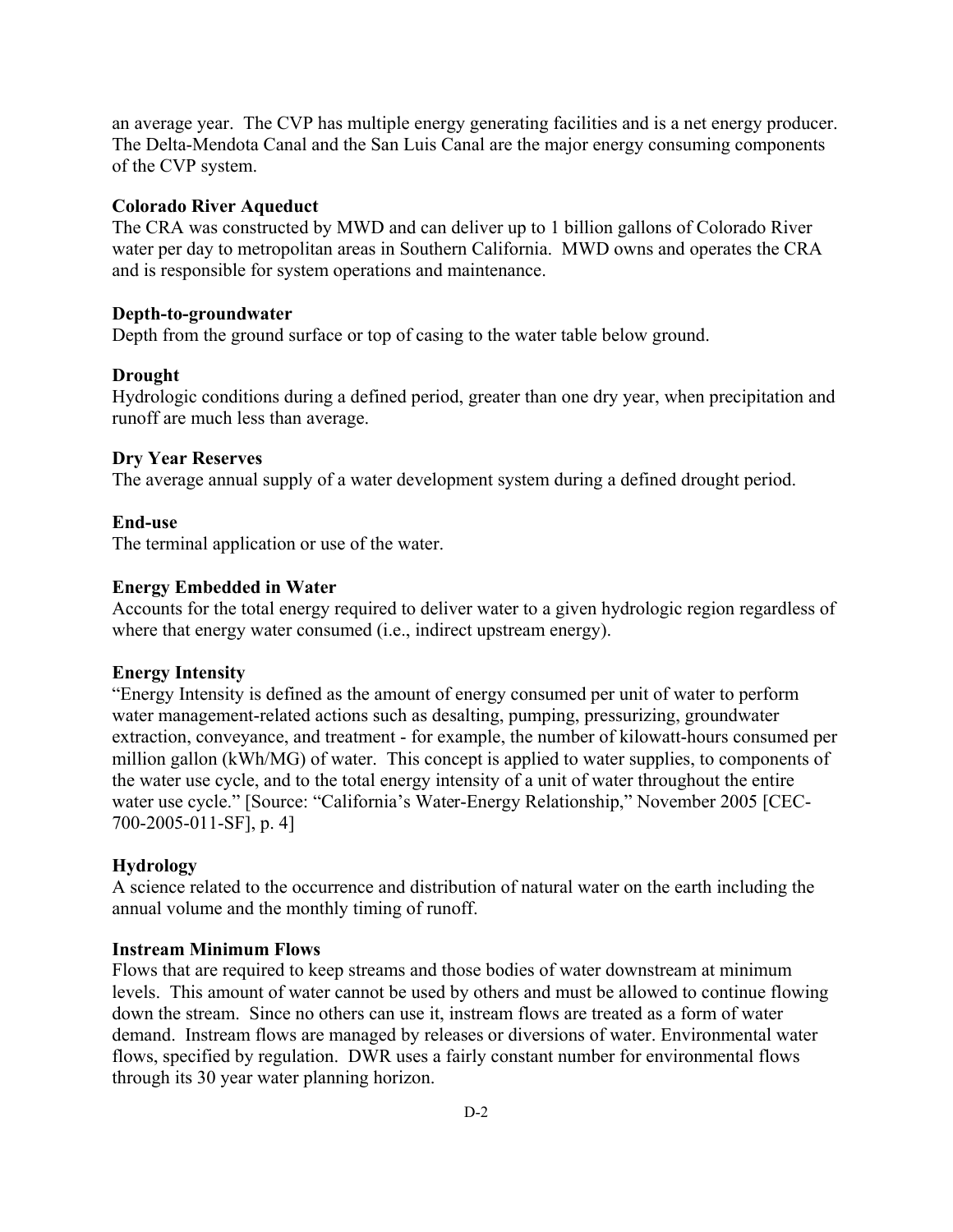## **Large Inter-Regional and Wholesale Water Systems**

While most wholesalers move water in similar ways, pumping water in canals and aqueducts, the distinguishing characteristics of each cause a wide range of energy use and energy intensity.

### **Managed Wetlands**

Environmental water flows, specified by regulation. DWR uses a fairly constant number for environmental flows through its 30 year water planning horizon.

### **Marginal Supply**

The next water supply source that an agency will resort to if additional water is needed.

### **Net Energy Intensity**

The total energy requirement less the in-conduit hydropower generated as a by-product of water delivery operations.

### **Regional Water Balances**

An analysis of the total developed/dedicated supplies, uses, and operational characteristics for a region.

### **Required Delta Flows**

Fresh water outflow from the Sacramento-San Joaquin Delta required by law to protect the beneficial uses within the Delta from the incursion of saline water.

## **Sacramento Valley Hydrologic Index**

Used by CDWR to determine water year type based on measured unimpaired runoff at selected rivers.

## **State Water Project**

A water storage and delivery system of reservoirs, aqueducts, powerplants, and pumping plants. Its main purpose is to store water and distribute it to 29 urban and agricultural contactors in Northern California, the San Francisco Bay Area, the San Joaquin Valley, the Central Coast, and Southern California. The SWP includes 34 storage facilities, reservoirs, and lakes, 20 pumping plants, 4 pumping-generating plants, 5 hydroelectric power plants, and about 701 miles of open canals and pipelines.

## **State Water Project Contractors**

Long-term contracts were signed between CDWR and public water agencies in the 1960s. There are 29 long-term State Water Project contractors who receive annual allocations, which are specified annual amounts of water, as agreed to in their contracts. Contractors repay principal and interest of the general obligation bonds that initially funded the SWP's construction and the revenue bonds that paid for additional facilities. They also pay all costs associated with maintaining and operating SWP's facilities. Contracts are due to expire in 2035.

## **Study Plan**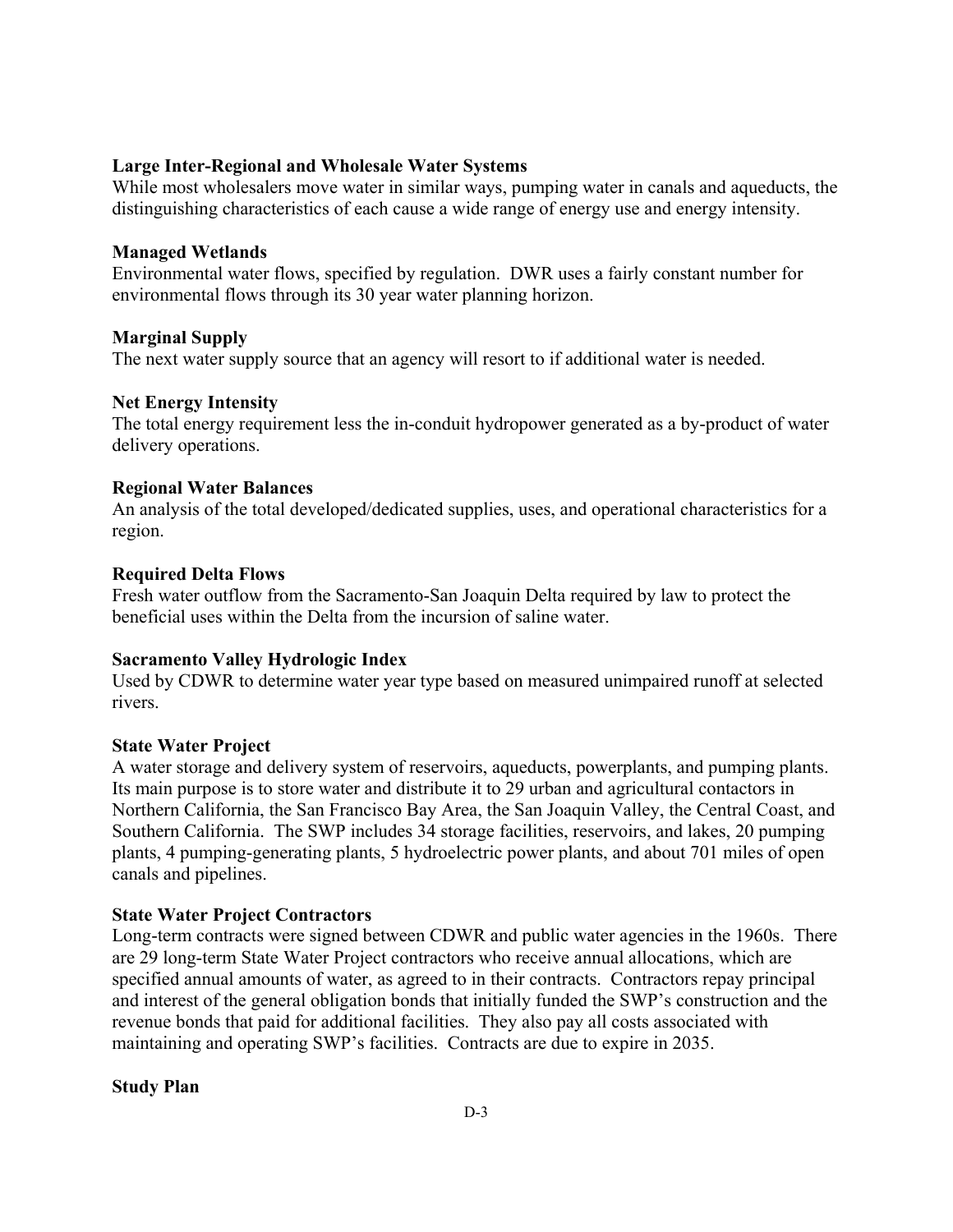The study plan is a part of the Work Plan, prepared by the Study Team, for each study. The study plan details each task required to meet the goals and objectives of each study.

#### **Study Team**

The team of GEI Consultants, Inc. and Navigant Consulting, Inc

#### **Technical Working Group**

A group of staff and consultants from CIEE and the CPUC formed to provide guidance in the conduct of the water-energy studies.

### **Turn Over**

Each facility's operations are guided by a unique set of operating protocols. Many reservoirs are not large enough to capture all of the available precipitation and runoff within its watershed and may "turn over" several times in any water year. This means that a reservoir may capture and transport more water in any water year than its actual capacity.

### **Uncontrolled Flows**

Water attributed to natural runoff.

### **Wanger Decision**

On May 25, 2007, Judge Oliver W. Wanger, United States District Judge issued a decision that restricts withdrawals from the Delta for the protection of the Delta smelt.

### **Water Banking**

Refers to the ability to store water supplies, or "bank" them, with another water agency that promises to return the banked water or suitable replacement water supplies when needed, or "called," by the owner of the water supplies.

#### **Water Demand Profile**

A water demand vs. time display for a particular region, agency, or end-user.

### **Water Supply**

A "water supply" is defined as water that is ready to be conveyed to a beneficial end use, can be cost-effectively treated to the quality needed to serve its intended end use(s) within existing technologies, and can be cost-effectively delivered and used.

#### **Water-Use Cycle**

The California Water System is comprised of a network of components that collect or create water supply, treat and convey water to and from California's end users, and treat and dispose of or recycle wastewater from end uses. The major components of the water-use cycle in the state of California are: supply, conveyance, treatment, distribution, wastewater treatment, and recycling.

### **Water Year**

A continuous 12-month period for which hydrologic records are compiled and summarized. Different agencies may use different calendar periods for their water years.